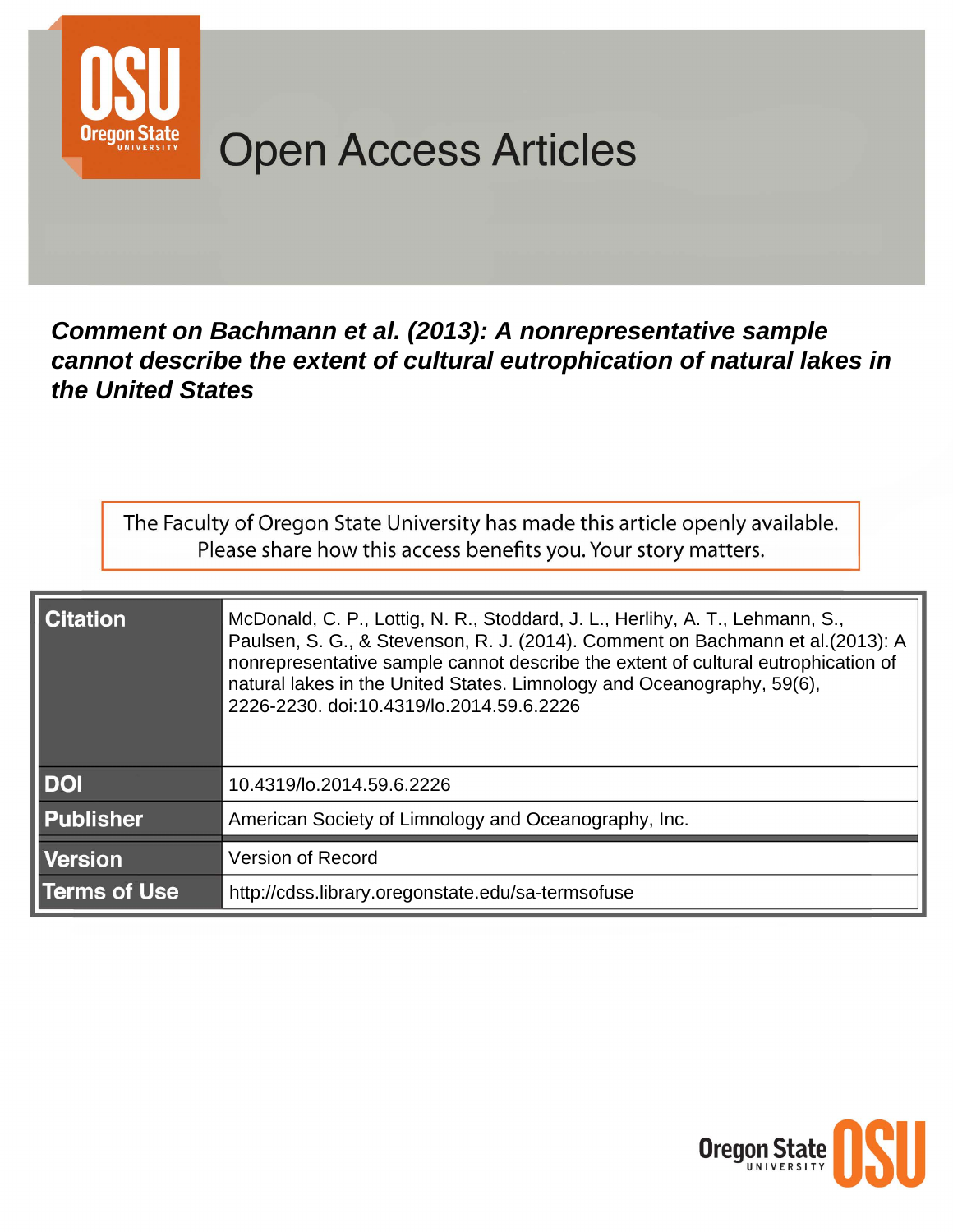## Comment on Bachmann et al. (2013): A nonrepresentative sample cannot describe the extent of cultural eutrophication of natural lakes in the United States

In their recent paper, Bachmann et al. (2013) evaluate the extent to which natural lakes in the contiguous United States have been affected by cultural eutrophication since European settlement, using paleolimnological data collected during the 2007 National Lakes Assessment (NLA; U.S. Environmental Protection Agency [USEPA] 2009). The NLA sites were selected using a statistically valid sampling design that allows for the overall ecological condition of the nation's lakes to be accurately characterized (USEPA 2009). Given the current consensus among limnologists regarding the prevalence of culturally eutrophic lakes (Finlayson and D'Cruz 2005; Carpenter et al. 2011), the conclusion of Bachmann et al. that ''in the United States of America, the extent that natural lakes have been changed by cultural eutrophication does not seem to be large'' (Bachmann et al. 2013, p. 950) is surprising. The findings of Bachmann et al. supporting this statement are not based on the entire NLA sample of natural lakes but rather on a subset of them. We demonstrate below that not only is this subset not representative of the entire population of natural lakes in the United States, but that it is biased toward lakes in regions with less anthropogenic activity and substantially lower nutrient concentrations. Consequently, we argue that the conclusions drawn by Bachmann et al. (2013) at the national scale are based upon a statistically flawed analysis.

Historical water quality trends used in Bachmann et al. (2013) were inferred from diatom species composition in samples from the top and bottom of sediment cores (USEPA 2010). Because the sediment cores were not dated, a conservative set of criteria was applied to determine whether the bottom of the core represented conditions prior to European settlement. Cores ''were accepted for analysis if they occurred in nutrient ecoregions 2 and 8 where sedimentation rates are known to be relatively low, based on previous studies; lakes with undisturbed, or relatively undisturbed watersheds, and at least moderately long cores for the region; lakes in the Northeast US greater than 25 cm in length were generally considered sufficiently long […]'' (USEPA 2010). On the other hand, lakes ''were rejected if: cores less than 20 cm in length, except a few reference lakes that seemed clearly undisturbed […]; all lakes in nutrient ecoregion 6 with percent watershed disturbance (usually Ag) greater than 50% […]; and all cores in this ecoregion, regardless of percent watershed disturbance, that were less than 30 cm long were not considered for analysis'' (USEPA 2010). A number of cores were also classified as ''Uncertain.'' The analysis of longterm change in nutrient concentrations of natural lakes presented by Bachmann et al. relies on cores from the first category, for which the USEPA was relatively certain that the bottom of the core represented pre-European settlement conditions (Bachmann et al. 2013, p. 946).

Probability surveys, such as the NLA, are designed to assess a survey sample of a target population in an

unbiased manner (Peck et al. 2013). These designs differ from a simple random subsample by having variable inclusion probabilities (i.e., all sites do not have the same probability of being part of the sample). In the case of the NLA, for example, lakes in different size classes were assigned different probabilities of inclusion to avoid having the smallest size class (4–10 ha) dominate the sample. Population-level estimates, therefore, can be made only if the data analyses make proper use of sample weights, yet Bachmann et al. failed to do this. Further, their use of only a subset of the data, as detailed below, precluded appropriate application of sample weights. Whereas this alone suggests that their conclusions about all natural lakes in the conterminous United States were not drawn in a statistically valid manner, there are several more substantial sources of bias in their analysis. Therefore, their exclusion of sample weights will not be considered further in this comment (i.e., our analysis will also be based on an unweighted analysis of the sampled lakes).

In addition to probability sites, which have weights, NLA used data from a set of hand-selected lakes, which do not have weights (they are not part of the probability design). These lakes are hand-chosen because they are likely to be low in nutrients, and therefore these should not be combined with probability data to draw conclusions. Bachmann et al. purportedly analyzed the probability lakes and reference lakes separately. However, a careful analysis of the data used by Bachmann et al. reveals that they incorrectly sorted data into these two categories, resulting in the exclusion of 34 probability lakes from the random sample of natural lakes with good presettlement core data and inclusion of 40 nonrandomly selected lakes (i.e, handpicked potential reference lakes) in their ''probability'' data set. If the data are correctly sorted, there are 234 probability lakes with valid cores and inferred nutrient concentrations, not the 240 reported by Bachmann et al. (the 234 correct lakes not being a simple subset of the 240 Bachmann et al. lakes). In the following analysis, therefore, the data used by Bachmann et al. and the ''corrected'' version of the data will be considered separately.

The application of the criteria quoted above to determine core confidence necessitated the systematic omission of lakes that have been most subjected to watershed disturbance (i.e., those lakes most likely to be affected by cultural eutrophication) from the Bachmann et al. data. Based on the (unweighted) NLA probabilistic dataset, the majority of natural lakes in the United States are located in the Western Forested Mountains (nutrient ecoregion 2), the South Central Cultivated Great Plains (5), the Corn Belt and Northern Great Plains (6), the Mostly Glaciated Dairy Region (7), and the Nutrient Poor Largely Glaciated Upper Midwest and Northeast (8; Figs. 1, 2). However, the NLA sediment core data used by Bachmann et al. (corrected to represent only lakes in the probability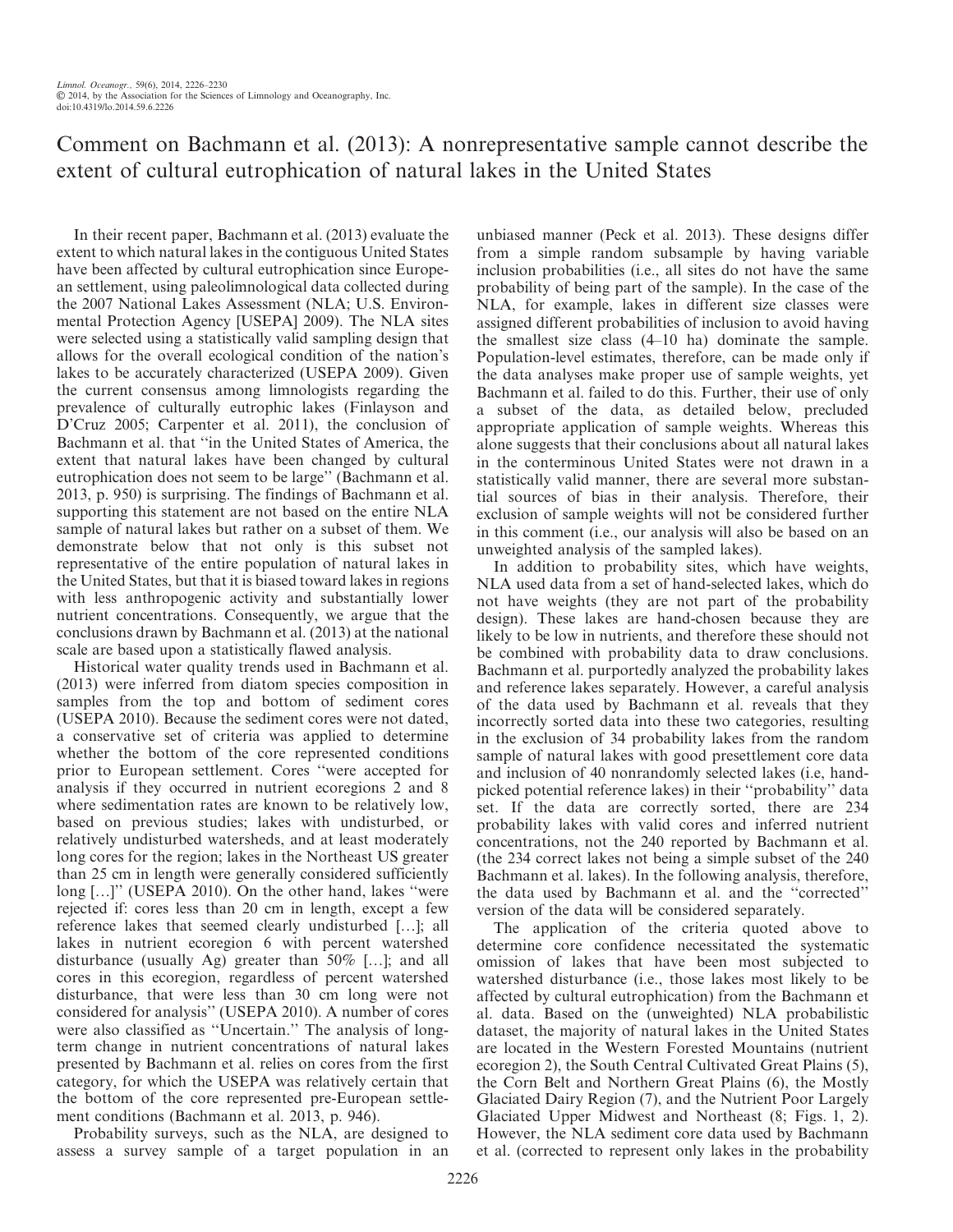

Fig. 1. Map of NLA dataset showing sediment cores included in and excluded from the analysis of Bachmann et al. (2013), corrected as described in the text, as well as noncored lakes and reservoirs in the NLA probability sample. Numerals identify ecoregions (see Fig. 2).

sample) are clearly not similarly distributed (Figs. 1, 2). Nutrient ecoregions 2, 7, 8, and 13 are overrepresented relative to all NLA natural lakes, with the majority of core samples from lakes in ecoregions 2, 7, and 8. In ecoregions 2 and 8, mountains and forests are dominant and agriculture and urban development is relatively scarce; and, thus, these are the regions of the nation where cultural eutrophication is expected to be least evident (Dillon and Kirchner 1975; Clesceri et al. 1986). On the other hand, the two most highly agricultural regions where natural lakes are abundant and cultural eutrophication might be expected (5 and 6) are severely underrepresented. Further, of the few natural lakes that were sampled in the Southeast and highly agricultural Mississippi River Alluvial Plain, nearly all sediment cores were excluded from analysis (Figs. 1, 2). The land uses typically associated with eutrophication (e.g., agriculture) are also typically associated with higher rates of erosion—and consequently, sedimentation—yet, due to core-length limitations, lakes with high sedimentation rates were generally excluded from the data set (USEPA 2010).

Analysis of water chemistry and land use and land cover (LULC) data further indicate that the subset of natural lakes used in Bachmann et al. are biased toward systems with lower nutrient concentrations and reduced amounts of anthropogenic LULC compared to the lakes excluded from their analysis. This is especially true given the inadvertent inclusion of 40 hand-selected reference lakes in the random sample combined with the omission of 34 probabilistic lakes. Water chemistry variables (Table 1; Fig. 3) and basin LULC (Table 2) were compared among the lakes included in Bachmann et al., the corrected version of their data (see above), and the lakes excluded from the corrected data using standard analysis of covariance. Pairwise comparisons

were made using Tukey's Honestly Significant Difference (HSD) test. Water chemistry data were  $log_{10}$ -transformed to approximate normality and to maintain consistency with Bachmann et al. LULC variables were arcsine square root transformed. Notably, results from these comparisons indicate that median total phosphorus (TP) concentrations are approximately an order of magnitude (OM) higher in lakes excluded from Bachman et al. than those included in their analysis (Table 1; Fig. 3). A similar pattern was observed for total nitrogen (TN, 0.6 OM), chlorophyll a (Chl a, 0.8 OM), dissolved organic carbon (DOC, 0.4 OM), and specific conductance (SC, 0.7 OM). Further, comparison of basin LULC metrics indicate that the lakes excluded by Bachmann et al. have greater amounts of developed and agricultural land and substantially less forested land in their basins than the lakes that were included (Table 2). The large differences in basin LULC between included and excluded lakes is not surprising given the spatial distribution of the lakes examined by Bachmann et al. (Fig. 1). Although Bachman et al. incorrectly included 40 reference lakes in their analysis ( $\sim$  17%), this inclusion did not have a significant effect on median water chemistry or LULC values relative to the correct set of natural lakes with presettlement core data (Tables 1, 2).

The 2007 NLA data are not sufficient to determine for certain whether the set of lakes excluded by Bachmann et al. have in fact been largely influenced by human activity post-European settlement. However, the causes and consequences of eutrophication in lakes have been extensively studied for more than five decades (Vollenweider 1968; Smith et al. 1999; Schindler 2006), and it has become abundantly clear that eutrophication of surface waters is primarily caused by their enrichment in phosphorus and nitrogen originating from agricultural and urban areas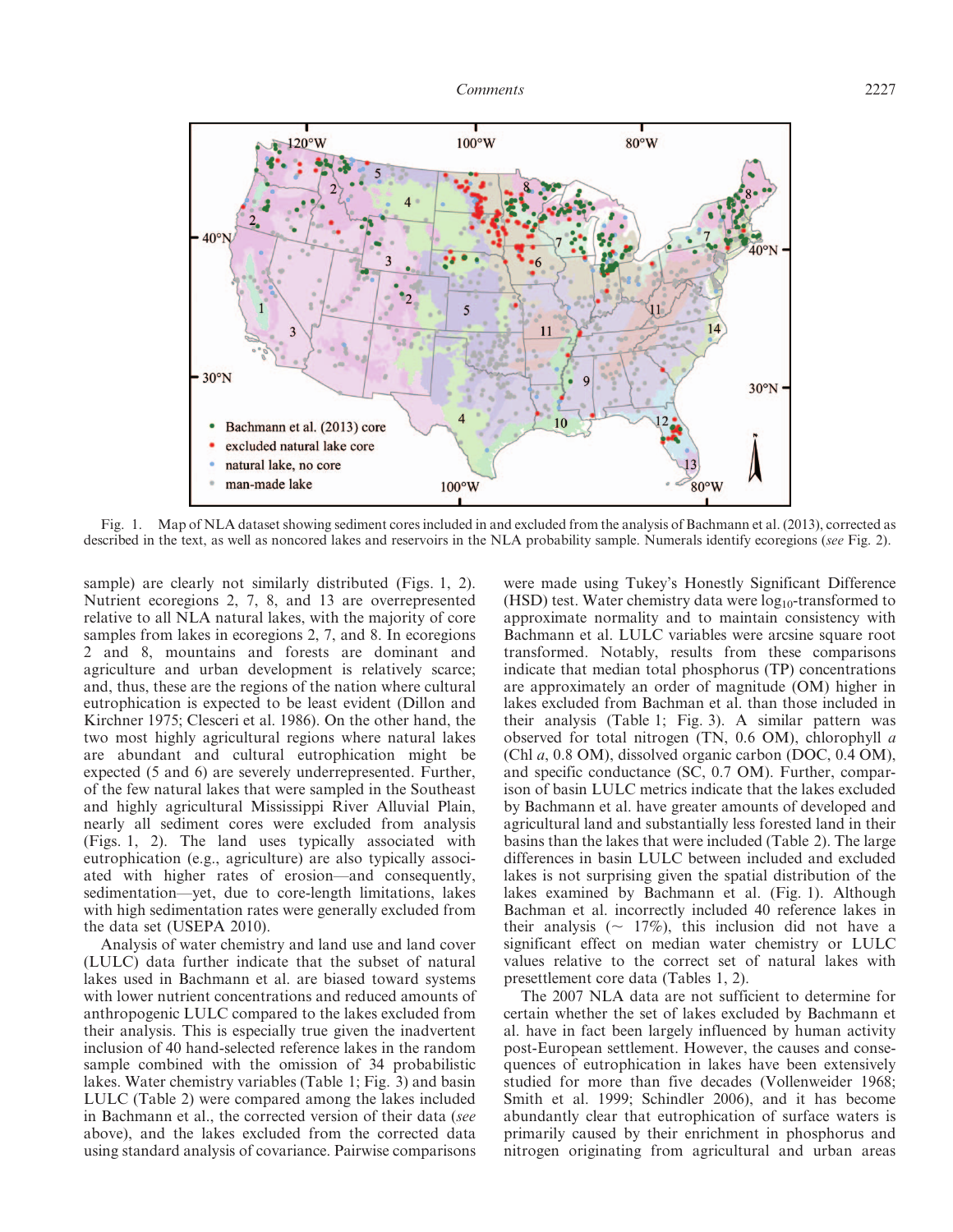

Fig. 2. Distribution of the Bachmann et al. (2013) data, corrected as described in the text, excluded data, and all lakes and reservoirs among the EPA nutrient ecoregions (shown in Fig. 1). The ''all lakes'' category includes man-made water bodies.

(Carpenter et al. 1998). The current characteristics of the systems excluded from the Bachmann et al. analysis (e.g., large nutrient concentrations and disturbed watersheds) suggest that they would, at a minimum, be more likely to have experienced eutrophication than those that were included. Consequently, their conclusions regarding the extent of cultural eutrophication in the United States are not supported by appropriately representative data and likely underrepresent culturally eutrophic natural lakes.

Bachmann et al. acknowledged that there are ''individual lakes or groups of lakes that have been altered due to anthropogenic nutrients,'' but say that ''their numbers are just not large enough to make a significant difference in the averages'' (Bachmann et al. 2013, p. 950). In their summary report, the USEPA (2010) notes a related finding: ''The difference between the top and bottom of the sediment cores suggests that many lakes may have lower total phosphorus and total nitrogen levels now than they once did […] Without dating the cores, however, more information and

Table 1. Comparison of median values of measured chemical characteristics of natural lakes from the Environmental Protection Agency (EPA) National Lake Assessment with presettlement cores used in Bachmann et al. 2013 (Bachmann lakes;  $n = 240$ ), corrected lakes with presettlement data (corrected lakes;  $n = 234$ ), and natural lakes with rejected cores ( $n = 143$ ; core confidence of either "no" or ''uncertain''). Values were log transformed prior to analysis and mean values back-transformed here. Superscript letters denote statistically significant groups (Tukey HSD;  $p < 0.05$ ).

| Parameter                                            | Bachmann lakes | Corrected lakes | Excluded lakes     |
|------------------------------------------------------|----------------|-----------------|--------------------|
| Total phosphorus ( $\mu$ g L <sup>-1</sup> )         | 11.04 $a$      | 11.46 $a$       | 102.8 <sup>b</sup> |
| Total nitrogen ( $\mu$ g L <sup>-1</sup> )           | 430.5 a        | 429.9a          | 1787 <sup>b</sup>  |
| Chlorophyll a ( $\mu$ g L <sup>-1</sup> )            | 4.24a          | 4.39a           | 27.3 <sup>b</sup>  |
| Dissolved organic carbon ( $\mu$ g L <sup>-1</sup> ) | 5.25a          | 5.28a           | 13.3 <sup>b</sup>  |
| Specific conductance ( $\mu$ S cm <sup>-1</sup> )    | 127 a          | 128a            | 701 <sup>b</sup>   |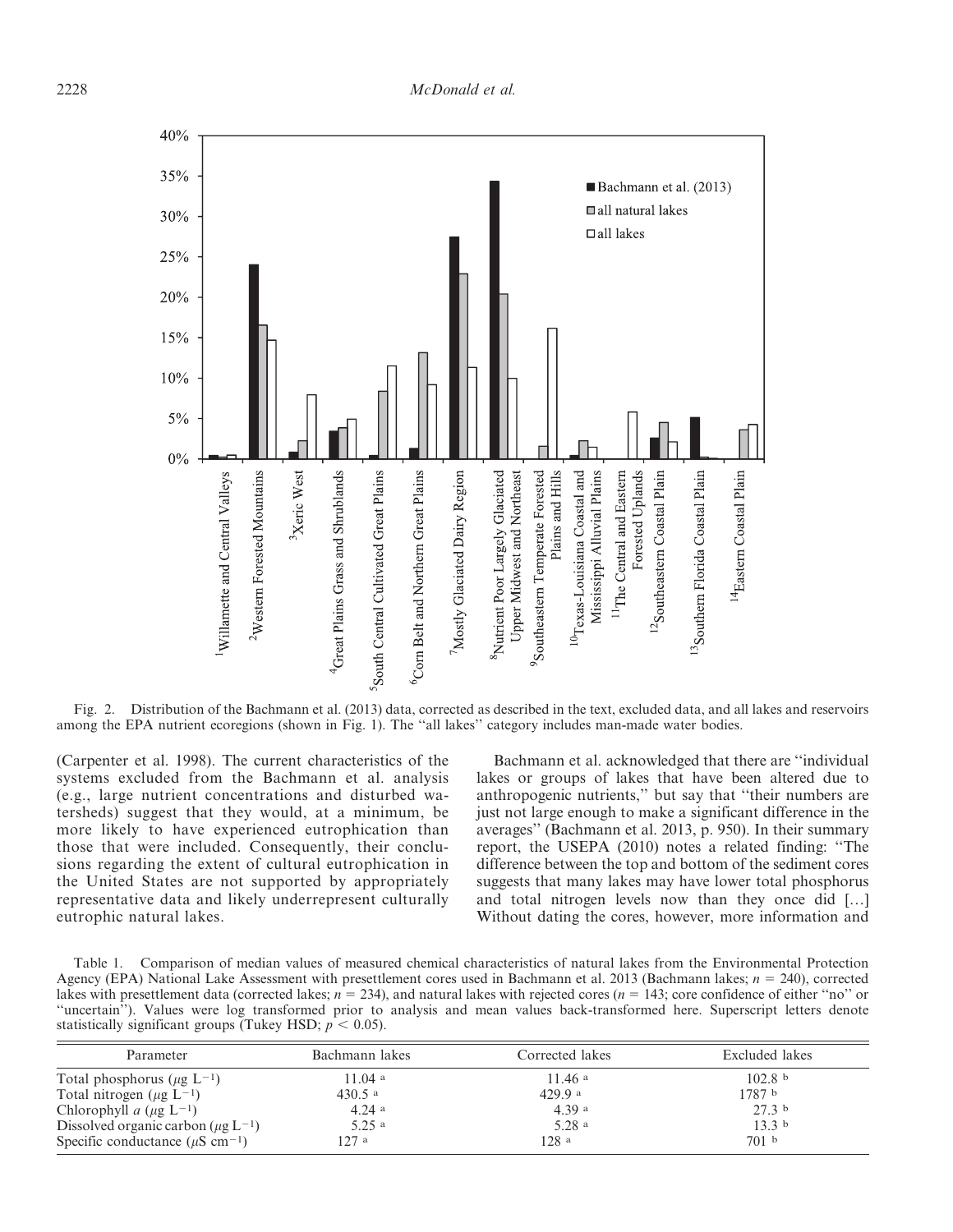

Fig. 3. Boxplots of total phosphorus (TP) for lakes used by Bachmann et al. (2013), corrected as described in the text, NLA natural lake cores excluded from the analysis, and all natural lakes in the NLA.

analysis are needed in explaining these results'' (USEPA 2009). Exclusion of those lakes most likely affected by cultural eutrophication might explain the apparently large fraction of lakes that exhibited a decline in TN and TP. Similarly, exclusion of these lakes might explain why there are not ''large enough'' numbers of lakes that have clearly been affected by anthropogenic nutrient inputs in the data to make a significant difference in the averages.

Bachmann et al. (2013) clearly state that their analysis is limited to natural lakes (defined as those that existed pre-European settlement), as we have also done here for comparison. However, it is worth noting that the areas of the nation that generally contain the most pristine waters (e.g., nutrient ecoregions 2 and 8) are dominated by natural lakes, whereas many highly agricultural areas (e.g., the Ohio River basin and the central Great Plains) are populated by mostly artificial water bodies (Fig. 1). Further, reservoir-dominated areas comprise approximately the southern half of the county (Fig. 1). Therefore, we argue that limiting a study of the extent of cultural eutrophication in the United States to natural water bodies essentially weights the analysis toward regions in which cultural eutrophication is less expected.

In conclusion, the fact that Bachmann et al. ''did not find significant increases since presettlement times in TP and TN'' (Bachmann et al. 2013, p. 950) may simply be due to the nonrepresentative nature of the data they analyzed; and, whereas the finding may be true for their set of selected lakes, it cannot be extended to all natural lakes in the United States. Bachmann et al. stated that ''The assumption of widespread cultural eutrophication for setting nutrient criteria in lakes is not supported'' (Bachmann et al. 2013, p. 950). Here we have shown that the analysis supporting that statement was critically flawed. Given the overwhelming weight of several decades' worth of evidence documenting the occurrence and exploring the causes of cultural

Table 2. Comparison of mean values and difference of major watershed land use characteristics (%) among natural lakes with presettlement cores used in Bachmann et al. 2013 (Bachmann lakes;  $n = 240$ ), corrected lakes with presettlement data (corrected lakes;  $n = 234$ ), and natural lakes with rejected cores ( $n = 143$ ; core confidence of either ''no'' or ''uncertain'') from the EPA National Lake Assessment. Values arcsine square root transformed prior to analysis. Results are back-transformed. Superscript letters denote statistically significant groups (Tukey HSD;  $p < 0.05$ ).

| Parameter    |                  | Bachmann lakes Corrected lakes Excluded lakes |                   |
|--------------|------------------|-----------------------------------------------|-------------------|
| Developed    | 4.6 <sup>a</sup> | 4.5a                                          | 7.7 <sup>b</sup>  |
| Forested     | 44 6 a           | 43.0a                                         | 5.3 <sub>b</sub>  |
| Agricultural | 7.0a             | 6.4 a                                         | 30.3 <sup>b</sup> |
| Wetlands     | 6.2 a            | 5.9 a                                         | 5.9 a             |
| Open water   | 10.5a            | 10.4a                                         | 12.6a             |

eutrophication (Smith et al. 2014), a continued regulatory focus on reducing nutrient inputs to lakes remains the only scientifically defensible way to protect and restore our lakes.

Cory P. McDonald,<sup>1,\*</sup> Noah R. Lottig,<sup>2</sup> John L. Stoddard,<sup>3</sup> Alan T. Herlihy,<sup>4</sup> Sarah Lehmann,<sup>5</sup> Steven G. Paulsen,<sup>3</sup> David V. Peck,<sup>3</sup> Amina I. Pollard,<sup>5</sup> and R. Jan Stevenson6

1 Wisconsin Department of Natural Resources, Madison, Wisconsin

2 University of Wisconsin, Trout Lake Research Station, Boulder Junction, Wisconsin

3 U.S. Environmental Protection Agency, Western Ecology Division, Corvallis, Oregon

4 Department of Fisheries & Wildlife, Oregon State University, Corvallis, Oregon

5 U.S. Environmental Protection Agency, Office of Water, Monitoring Branch, Washington, D.C.

6 Michigan State University, East Lansing, Michigan

\* Corresponding author: Cory.McDonald@wisconsin.gov

#### Acknowledgments

We thank the U.S. Environmental Protection Agency for making the National Lakes Assessment data freely available, and Roger Bachmann for sharing his working dataset. We acknowledge input provided by Lester Yuan, Steve Carpenter, Tim Kratz, Patricia Soranno, and Emily Stanley on early versions of this manuscript. We also thank Roger Bachmann and two anonymous reviewers for their helpful comments. The information in this document has been funded in part by the U. S. Environmental Protection Agency. It has been subjected to review by the National Health and Environmental Effects Research Laboratory and approved for publication. This work was also supported by the Wisconsin Department of Natural Resources and the National Science Foundation, North Temperate Lakes Long-Term Ecological Research (Division of Environmental Biology, DEB-0822700) and MacroSystems Biology program (Emerging Frontiers, EF-1065818).

### References

BACHMANN, R. W., M. V. HOYER, AND D. E. CANFIELD, JR. 2013. The extent that natural lakes in the United States of America have been changed by cultural eutrophication. Limnol. Oceanogr. 58: 945–950[, doi:10.4319/lo.2013.58.3.0945](http://dx.doi.org/10.4319%2Flo.2013.58.3.0945)